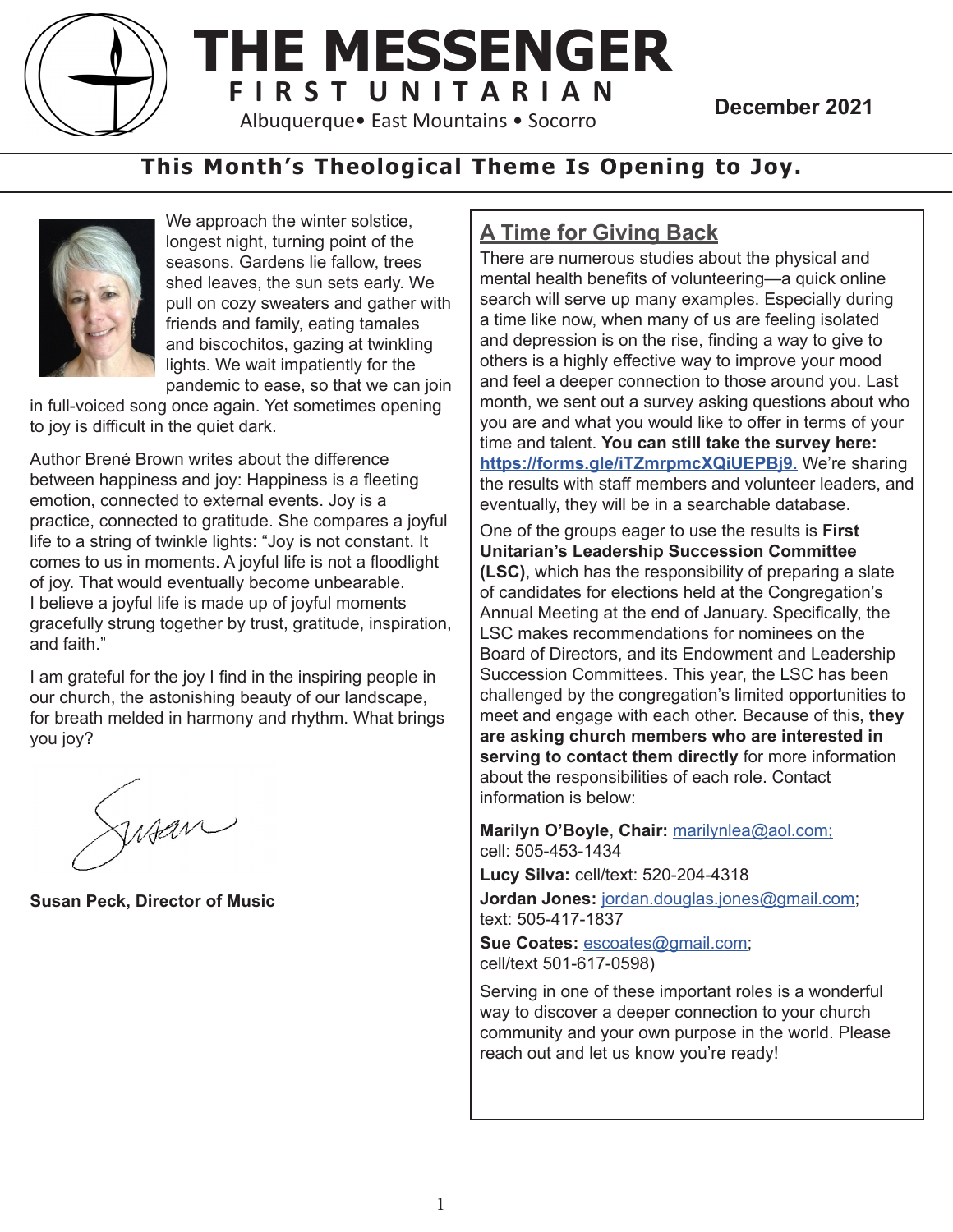# **Worship Calendar for December**

**Virtual Worship: Sundays at 9:00 am** Enter Meeting ID: 168 223 701 or click here. **In-Person Worship: Sundays at 11:00 am in the Sanctuary** Social distancing will be observed and masks will be required. **Virtual Vespers: Wednesdays at 7:00 pm** Enter Meeting ID: 593 831 292 or click here. *No Vespers Service on Wednesday, December 29*

#### **December 5**

**"Joy"**

#### *The Rev. Angela Herrera*

What is the relationship between pleasure and joy? Between joy and justice? We'll delve into these questions and how to increase joy in our lives in this introduction to December's theological theme.

#### **Blue December Service**



*Wednesday, December 8 at 7:00 pm on Zoom, Meeting ID: 593 831 292*

## *The Ministers and Care Team*

The cultural noise and speed of the December holiday season can be a strain for many of us. For some, the expectations of peace, love, and joy surrounded by family and friends is not been their experience. For others, December may be the anniversary of a memorable loss in your life: the death of a loved one; the end of a precious relationship, or another serious disappointment. Fewer hours of daylight make some of us blue at this time of year. If, for any reason, this time of year finds you longing for a calm, reflective approach to the season, you are invited to the Blue December service. Music, silence, companionship, and thoughtful words will surround and comfort us all. Have a candle or two on hand to light. This service will run slightly longer than most vespers.

#### **December 12**

## **"Lighten Up! The Spiritual Practice of Cultivating and Expressing Joy"**

### *The Rev. Katie Culbert*

Do you dance like no one is watching? Have you laughed so loud that it can be heard across the room? These are ways we express and cultivate joy. How do we create a life of blissfulness, a life that prioritizes happiness? How do we surrender to the expression of jubilation?

*The Rev. Katie Culbert has worked as a Director of Religious Exploration and is a Chaplain, most recently employed at Tampa General Hospital. Katie lives in Tampa with her two teenage boys, Desi and Casey.* 

## **December 19**

**"Thieves of Joy"**

#### *The Rev. Bob LaVallee*

Sometimes we work against our own joy without realizing that we're doing it. Rev. Bob will talk about the corrosive power of sarcasm, cynicism, and envy.

#### **Christmas Eve Services, Friday, December 24**

### *5:00 pm on Zoom only*

### **Christmas Eve Pageant**



This year the puppets are taking over the pageant! Mayhem ensues. This presentation will also be available on the First U web site for folks to watch on their own schedule.

#### *6:30 pm* **Caroling in the Courtyard**

Yearning to sing your favorite Christmas songs? Bundle up, mask up, and join us in the church courtyard at 6:30 on Christmas Eve for traditional



Christmas caroling before worship.

## *7:00 pm in the Sanctuary*

## *The Rev. Angela Herrera*



All are welcome to this in person Christmas Eve service, where we'll pray, light candles, and contemplate an ancient story that is still unfolding. Weather permitting, we will take our candlelight

out into the courtyard at the end of the service for congregational singing. Masks and social distancing are required at in-person services. Overflow will be provided in the Social Hall with video livestreamed from the sanctuary.

### **December 26**

## **"The One Where We Talk About Boxing Day"** *Matt Pargeter-Villarreal, Intern Minister*

The day after Christmas,December 26, known to many people as Boxing Day, is celebrated in many different countries around the world, but unknown to most people in the U.S. Join Matt, our Intern Minister, for the history of this celebration—and what it has to teach us about what is truly important in this holiday season.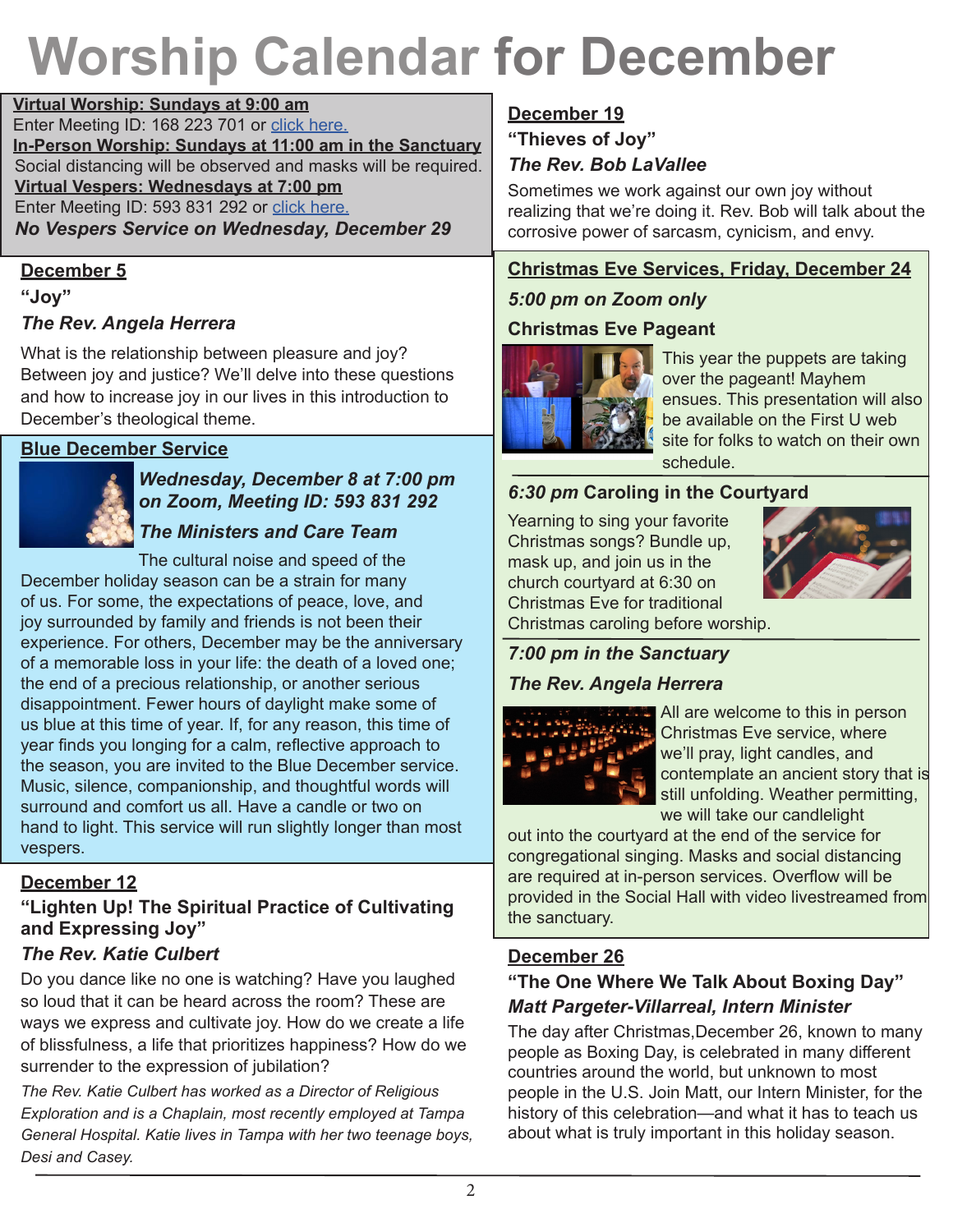# **Community News**

| <b>Membership Milestones</b>                                                                                                                                          | <u>We Light a Candle</u>                                                                                                                                                                                                                                                     |  |  |
|-----------------------------------------------------------------------------------------------------------------------------------------------------------------------|------------------------------------------------------------------------------------------------------------------------------------------------------------------------------------------------------------------------------------------------------------------------------|--|--|
| Welcome to our newest members who joined the                                                                                                                          | We grieve with the friends and family of Dale Arnink, who                                                                                                                                                                                                                    |  |  |
| church in November!                                                                                                                                                   | has died. Dale was the minister of the Los Alamos Unitarian                                                                                                                                                                                                                  |  |  |
| Laurie Barnes & Tom Tipton                                                                                                                                            | Church from 1976-2000.                                                                                                                                                                                                                                                       |  |  |
| <b>Jess Bess</b>                                                                                                                                                      | We hold Michael Judd in our hearts as he grieves the death of                                                                                                                                                                                                                |  |  |
| <b>Mozely Bleistein</b>                                                                                                                                               | his wife Liza after a long illness.                                                                                                                                                                                                                                          |  |  |
| <b>Nancy Gilson</b>                                                                                                                                                   | We hold Katerina Azhdaji in our loving care as she grieves the                                                                                                                                                                                                               |  |  |
| <b>Kathie Thannisch</b>                                                                                                                                               | sudden death of her young daughter, Mila.                                                                                                                                                                                                                                    |  |  |
| Ethan Van                                                                                                                                                             | We light a candle for Richard Brown, and Alice & Bill Willis                                                                                                                                                                                                                 |  |  |
| <b>Happy Membership Anniversary in November!</b>                                                                                                                      | while they experience health challenges and life changes.                                                                                                                                                                                                                    |  |  |
| <b>One Year</b><br><b>Jeff Dixon</b>                                                                                                                                  | We send healing thoughts to Sherril Spencer, Sue Redfern-<br>Campbell, and Harlan LaRue VanCamp, who are all<br>recovering from hospital visits.                                                                                                                             |  |  |
| Kenny Jones                                                                                                                                                           | If you're experiencing difficulties, health issues, or transitions,                                                                                                                                                                                                          |  |  |
| <b>Betsy Kruger</b>                                                                                                                                                   | reach out to our Caring Network at caring@uuabq.org.                                                                                                                                                                                                                         |  |  |
| <b>Linda Smith</b><br><b>Five Years</b><br>Nancy Bowen & Howell Lind<br><b>Carrie Engelstad</b><br>Aroop Mangalik<br><b>Brooke Reedlunn</b><br>Joanne & Michael Roake | "The History We Are Making"                                                                                                                                                                                                                                                  |  |  |
|                                                                                                                                                                       | In this sermon on November 14, Rev. Angela talked about<br>history, hope, and change, and she shared some more<br>personal news. If you missed it, you can still watch or read<br>the sermon on our website: https://uuabq.org/sermons/. Her<br>message starts around 24:24. |  |  |
| Michelle Steinley-Bumgarner                                                                                                                                           | <b>Staff News</b>                                                                                                                                                                                                                                                            |  |  |
| <b>Fifteen Years</b>                                                                                                                                                  | The church office will be closed the week of December                                                                                                                                                                                                                        |  |  |
| Jayson & Nissane Capps                                                                                                                                                | 27 to give church staff a time of collective rest at the end                                                                                                                                                                                                                 |  |  |
| <b>Twenty-Five Years</b><br>Alison O'Leary & Daniel Rask<br><b>Fifty-Five Years</b>                                                                                   | of this second pandemic year. Rev. Angela will be on call<br>for any urgent pastoral needs that week. (Follow the phone<br>menu options through to her personal voicemail at the<br>church office, or email her at aherrera@uuabq.org).                                      |  |  |
| <b>Gary Carlson</b>                                                                                                                                                   | Thank you to all of our staff and volunteers for their                                                                                                                                                                                                                       |  |  |
| <u> Family Dromico I Indato</u>                                                                                                                                       | resilience, creativity, and adaptation.                                                                                                                                                                                                                                      |  |  |

## **Family Promise Update**

We had another successful Host Week for Family Promise in November, providing food, laundry, and supplies to support families. We also cleared out the supplies we had used to host families in our Social Hall, which went directly to the families and to Family Promise ABQ to be sold in their parking sale, netting over \$5300! Our volunteers who helped with this and so much more were: Kevin Whitmore, Jenny Parsons, Bruce Newton, Lucy Silva, Melisa Nicoud, Sonya Benson, Andrea Mason, Ruth Ann Cooper, Maria Stevens, Martha Cook, Dawn Leach, Amy Sun, Paula Fisher, Jenn Solan, Sue Roberts, and Kathy Nunn. We have scheduled four host weeks for 2022—we will keep you posted as volunteer opportunities pop up! It takes a village to make things happen, and we have a beautiful village!!!

## **Church in the Time of COVID**

As booster shots become available and infection rates rise and fall and rise again, First Unitarian continues with the policies we adopted before reopening in September: https://uuabq.org/current-covid-advisory-councilrecommendations/. We will continue to practice social distancing and masking at in-person services, and offering high-quality Zoom services, for the foreseeable future. Worship leaders are vaccinated, and those who speak or sing without masks must receive a negative COVID test result within a few days beforehand. If required by public health orders, we will go all virtual again. And if the pandemic throws us all another curveball, we'll adapt! We are glad to see you at whichever service feels right for you. **Virtually or in person, it is good to be together.**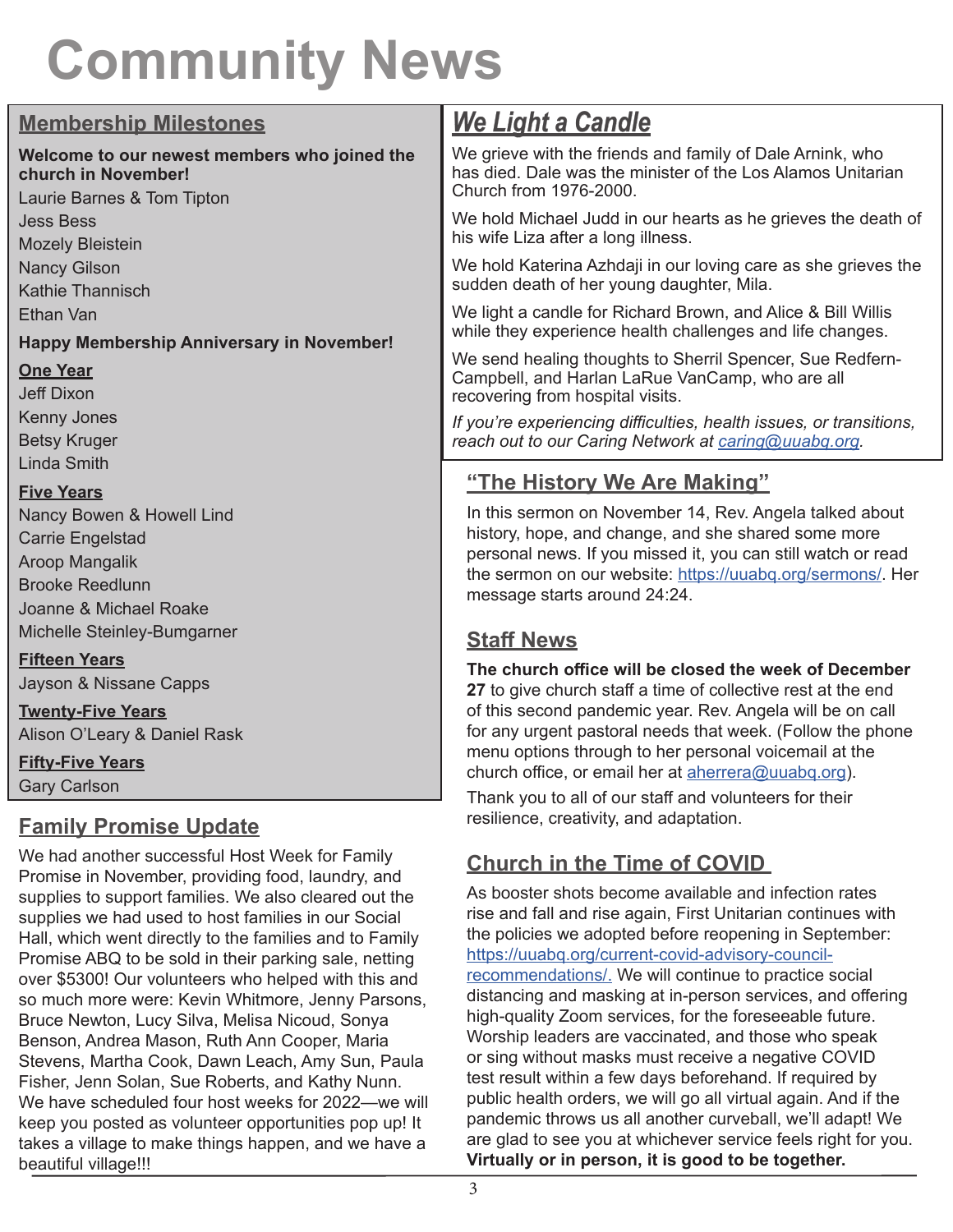# **Community News**

| <b>First Unitarian Church of Albuquerque</b>                                                                    |                                        |                                        |                             |                                                                                                                                        |  |
|-----------------------------------------------------------------------------------------------------------------|----------------------------------------|----------------------------------------|-----------------------------|----------------------------------------------------------------------------------------------------------------------------------------|--|
| <b>2021 Financial Update</b><br>(Fund 01- Operating Revenue & Expenses)                                         |                                        |                                        |                             |                                                                                                                                        |  |
| As of 10/31/2021                                                                                                | 2021<br>Budget                         | 2021 Oct<br><b>YTD Actual</b>          | 2021<br>Forecast            | <b>Comments</b>                                                                                                                        |  |
| Contribution Revenue                                                                                            | 982,436                                | 798,592                                | 929,761                     | Contributions are down, Need<br>2021 pledge payments                                                                                   |  |
| Other Revenue                                                                                                   | 48,950                                 | 30,527                                 | 30,845                      | Low due to deferred reopening                                                                                                          |  |
| <b>TOTAL REVENUE</b>                                                                                            | 1,031,386                              | 829,119                                | 960,607                     |                                                                                                                                        |  |
| <b>Compensation Expenses</b><br><b>Operating Expenses</b><br><b>Program Expenses</b><br><b>Capital Expenses</b> | 782,725<br>139,000<br>31,800<br>86,084 | 616,409<br>106,327<br>17,966<br>63,679 | 120,023<br>19,869<br>86,084 | 735,486 Low due to deferred reopening<br>Low due to deferred reopening<br>Low due to deferred reopening<br><b>Expected as budgeted</b> |  |
| <b>Other Expenses</b>                                                                                           | 98,333                                 | 84,919                                 | 99.195                      | Slightly higher than budgeted                                                                                                          |  |
| <b>TOTAL EXPENSES</b>                                                                                           | 1,137,942                              | 889,300                                | 1,060,657                   |                                                                                                                                        |  |
|                                                                                                                 |                                        |                                        |                             |                                                                                                                                        |  |
| <b>EXCESS INCOME/EXPENSES</b>                                                                                   | $-106,556$                             | $-60,180$                              | $-100,051$                  |                                                                                                                                        |  |
| Allocated Surplus- Prior Yr                                                                                     | 106.556                                | 106.556                                | 106.556                     |                                                                                                                                        |  |
| <b>ENDING SURPLUS / DEFICIT</b>                                                                                 | 0                                      | 46,376                                 | 6.505                       | <b>Ending Fund Balance</b>                                                                                                             |  |

## **Monthly Financial Update**

Our Operating Fund financial position remains in good shape. October saw a moderate uptick in contributions, which were coming in slower in previous months. We reduced our operating expenses with the campus closed most of the year, but we still need all 2021 pledges paid by year-end. We currently have an Operating Fund Balance of \$46,376 and we are still expecting a large amount of yearend Pledge Payments in November and December. If you have questions, please contact Phillip Robinson, our Director of Finance, at accountant@uuabq.org.Thank you for your generosity!

## **Board of Directors Update**

What a strange year it's been. Looking around, I see people strained to breaking with keeping our doors open and serving each other—in times when needs are the highest we've seen in our lifetimes, and our capacity to serve is perhaps at its lowest. I admit that the Board has reflected that fatigue, and sometimes it's felt like all we can do to keep the basic functions of the church working by replacing leadership to spell those who have needed to step away. I want to thank everyone for giving your last dregs of grace to church staff and leaders; we are all doing the best we can.

There are bigger things in motion. The Board's **Strategic Planning Task Force** will host breakout rooms after Sunday church services on **December 5 and December 12** (both in-person and Zoom), as well as **Thursday, December 9** at 6:30 pm on Zoom, to share the strategic drections that have been emerging. We look forward to hearing from you! Click

#### this link or enter: **Meeting ID: 875 7255 6276 Passcode: UUABQ3701**

The Board is **daring to dream of a year of learning and action as the church commits to an anti-racism/ anti-oppression journey**—and what our leadership role will be. We're asking the congregation to focus on this work in preparation, and with intent, to adopt the 8th Principle at the Annual Meeting in January 2023.

As we head in that direction, **we need three board members.** We are looking for established church members who have already done some anti-racism/ anti-oppression work toward awareness of bias, skill-building in listening across difference, and racial resilience in challenging conversations, whether at church, at work, or in their personal lives. We need people who lead with love, who are compassionate with themselves and others, and who are able to make mistakes, learn, and repair.

Please see the article by the Leadership Succession Committee on the front page to indicate your interest in serving on the board. The details of our year of action will take planning and coordination among all our church groups and the help and commitment of all church members. The Board will form a task force to help organize and support this intentional work to explore, uncover, and dismantle racism and oppression. Together we will seek ways to build love and learning across difference, and to celebrate multiple cultures and ways of being in the world. We know we have work to do to be more transparent and intentional in how we cultivate leadership, operate as a board, hire staff, and do the work of the church.

Many of our church groups and church members have already begun this work—the Widening the Circle group, the People of Color group, anti-racism book clubs, our Membership Committee, White Fragility groups, Beloved Conversations trainings, etc. We begin this next year walking on a path that is already being explored by many in our congregation. We set out on this journey together heading toward joy and belonging, knowing that this work will bring us opportunities to deepen our relationships, our faith, and the power of our love.

**The next board meeting will be December 21 at 6:30 pm via Zoom.** The link is listed on the Church website under Governance. Board meetings are always open to members and friends, so you are welcome any time!

*- Mikaela Renz-Whitmore, President*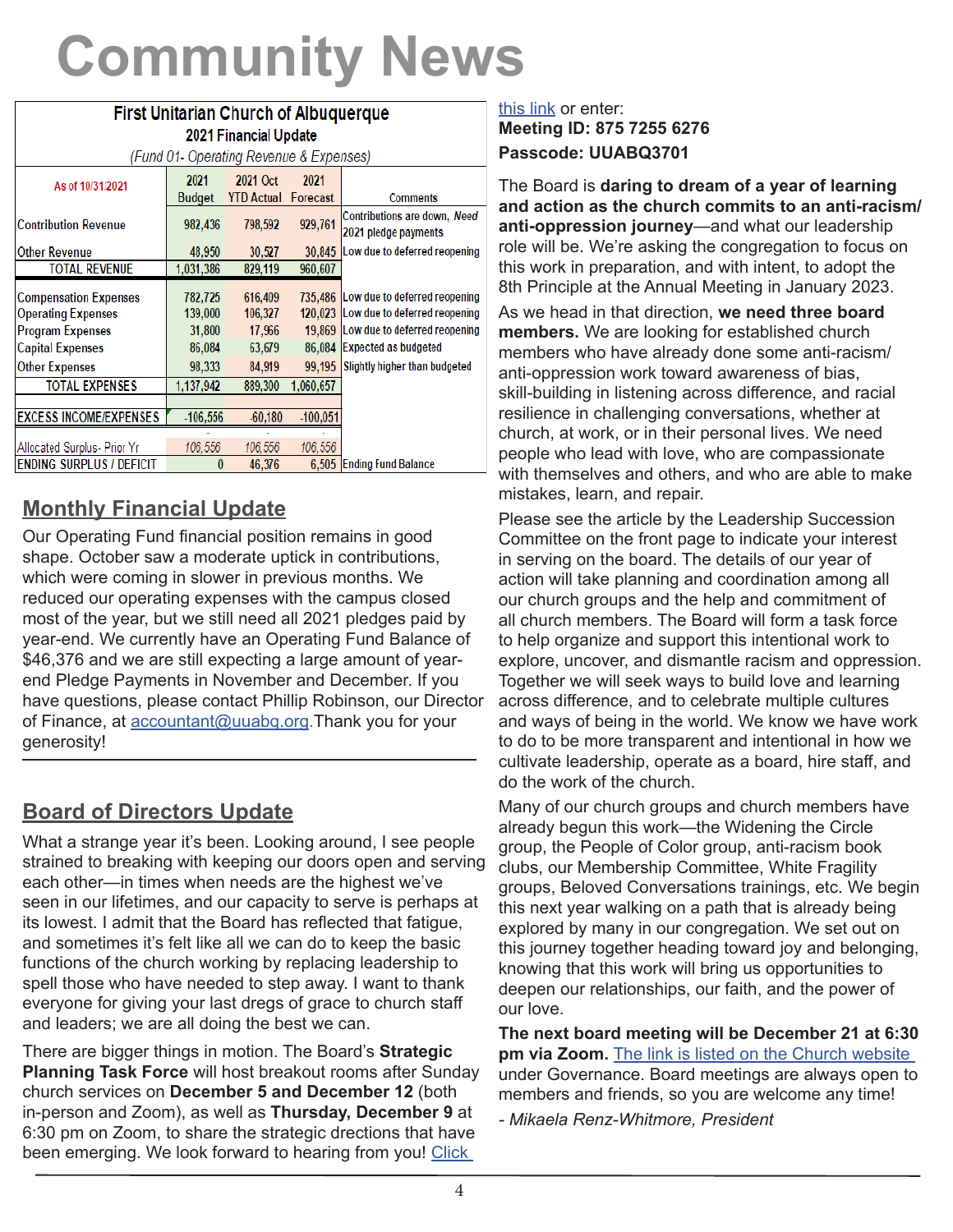# **Religious Education**



## **From Our Director of Religious Education**

*"I don't think of all the misery, but of the beauty that still remains."* 



 *-***Anne Frank,** *from The Diary of a Young Girl*

#### Greetings!

"Opening to Joy"—what a theme to go out on this year! If you didn't learn how to find joy in tough times, now is a good time to start! You all know that presented with a half-filled glass of water, the pessimist says that it is half-empty, and the optimist says that it is half-full. It is both, both half-full and half-empty, at the same time. It's just a matter of your perspective. If you can change your perspective about the glass of water, you may be able to redirect your gaze from emptiness and see fullness.

Artists learn to see and notice the details in the world around them. Our Small Group materials this month mention designer and author Ingrid Fetell Lee, who intentionally looks for joy every day, a practice she calls "Joyspotting." She says, "Whereas before I might not have looked twice at the orange traffic cones on the street, now I savored their pops of color against the gray sidewalk. Whereas before I might have ignored the man sitting next to me on the subway, now I noticed his polka dotted socks and smiled. The world seemed to be teeming with tiny, joyful surprises. All I had to do was look for them."

This little paragraph has stuck with me. What a useful skill to teach your children—spotting the little pieces of joy around them. What a fun game this would be to do together!

#### **Mia Noren Director of Religious Education, Credentialed Dre@uuabq.org**

The very best way to stay up to date with the latest in First U RE is to register your children/ youth in our program. Click here to register your family or use this QR code to go to the new Google form registration.



**No RE on Sunday, December 26.**

## **Our Current Programming for Children**

Our children need time to play. Time spent outside on our playground helps children re-establish connection with adults, other children, and our church environment. If you are comfortable with returning, we are here. If you're waiting, we'll be here when you're ready. The theme of play and interaction will continue.

If you consider yourself part of our RE community, please consider volunteering for one session of play! Click here: **https://tinyurl.com/UUABQplay.** We are not yet asking for volunteer teachers.

At home, parents have been responsible for the Religious Education of their children. Noting that families are not returning in large numbers yet, Mia has begun creating weekly posts and emails featuring a recorded storybook on the theme, and an activity to do with your children. Please give feedback on how this is working for you, how it could be better, or even if you don't find it helpful.

## **Youth News**



The song "Magic Penny" by Unitarian activist and songwriter Malvina Reynolds includes the lyric, "Love is something if you give it away… you end up having more!" This month we can also say joy is something if you give it away, you end up having more.

Generosity gives us the gift of a warm heart and a sense of wholeness. In fact, we can never be really joyful and happy unless we are generous. The way we'll explore the theme of Opening to Joy this month is: **Creating Joy:** on the work of whimsy; **Sharing Joy:** on the work of generosity; **Finding Joy (in tough times):** on the work of redirecting our gaze; and, **Celebrating Imperfect Joy:** on the work of looking back and honoring it all.

We are thrilled to be able to offer 7-9 OWL this year. OWL (Our Whole Lives) is a comprehensive sexuality education curriculum co-written by the UUA and UCC churches. Through interactive workshops and activities, students learn science-based information in a safe environment by trained facilitators. To register, please fill out this form or request it from Alana. Email it to her at reasst@uuabq.org or mail to the church.

Alana Rodriguez (youth@**uuabq.org) Youth Programs Coordinator, RE Assistant**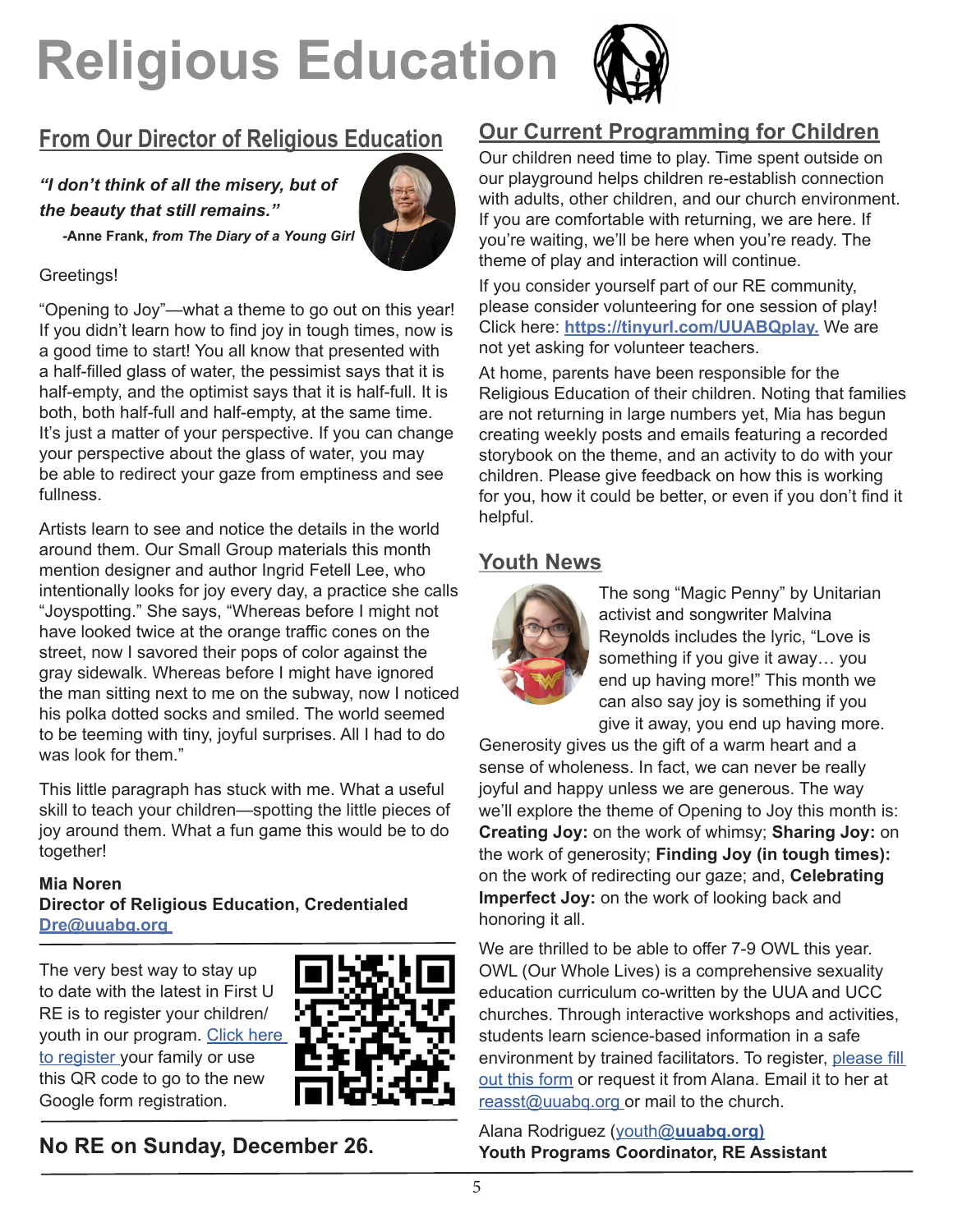# **Connect & Learn**

## **Sunday Explorations**

Bring your tea or coffee and join us at 10:00 on Sundays for discussions on a variety of topics related to faith, spirituality, justice concerns, and UU history. "Opening to Joy" will be our focus December 5 & 12. **Meeting ID: 842 4289 2753/Passcode: 041625**

**December 5: The Language of Abundance, a sermon by the Rev. Lilli Nye** Abundance, Gratitude and the Experience of Joy. Angela Merkert, facilitator. http://www.tparkerchurch.org/sermons/20072008/ Abundance.htm

#### **December 12: Joy and Happiness in Our Lives**

"But the fruit of the Spirit is love, joy, peace, patience, kindness, goodness, faithfulness, gentleness, selfcontrol; against such things there is no law." — Galatians 5:22-23, NASB. Reflections on "the fruit of the Spirit" and its relevance to our lives today. Are Joy and Happiness the same? Angela Merkert, facilitator.

**December 19: Nature-Based Spirituality** A theological option for UUs, nature-based spirituality may include a God concept or be non-theistic. Our good book is *Reason and Reverence* by William Murry, who enriches Humanism. When in Nature's beauty, do you sense a Creative Force being involved OR can the findings of science, including evolution, explain all of the natural world? Ron Friederich, facilitator.

#### **December 26:No Explorations**

## **Workshop: Preparing the Ground**

## **Body-Based Practices for Our Work in the World**

Rev. Bob LaVallee, First Unitarian member Kathryn Fearnside, and community member Mindy Grossberg invite you to participate in *Preparing the Ground*, a two-hour workshop focused on body-based practices that help nurture community. Through embodiment and improv exercises, we will explore grounding, resourcing, and connecting, and what happens within our bodies and nervous systems as we seek to work together toward a more just and loving world.

This workshop will take place on **Sunday, December 5 from 3:00-5:00 pm**, in the Social Hall. To register, send an email to Rev. Bob at blavallee@uuabq.org. Registration is capped at twenty participants, so sign up early!

## **Afterschool Tutoring News**

Our Afterschool Tutoring Program volunteers are busy again, with 16 students from Montezuma Elementary enrolled—somewhat less than the 20 they've had in recent years prior to the pandemic. The students receive physical education each week, and they're enjoying organized enrichment activities like art and free time on the playground. In November, they planted daffodils and other bulbs, with the hope they will come up in the Spring. The shutdown of in-person school last year had a detrimental effect on student achievement, but the tutors are finding that students are more motivated to learn and happy to get the individual help offered by their tutor. Last Wednesday, a third-grade boy struggling to read a first-grade level book turned to his tutor and said, "Reading is fun once you get the hang of it."

Want to help? They are seeking donations of PE equipment, like old tennis rackets, and art supplies. They are also recruiting tutors! Contact Carol Oslund at astp.carol@icloud.com for more information.

## **Fall Landscape Day**

Weather permitting, the Landscape Committee would appreciate your help with our 2nd Fall Cleanup Day, **Saturday, December 4, 9:00-noon**.There's raking, some weeding, spreading more mulch, and trimming and pruning to be done. Any amount of time you can give will be a big help!! Bring your gloves, pruners, and any other tools you like working with. Start the day with free coffee and doughnuts!!

## **Addiction Recovery Ministry**

The First Unitarian Addiction Recovery Ministry utilizes resources that provide education, hope, and healing to those affected by addiction. If you are affected by an addiction or love someone who is, join us for a relaxed, healing hour with those of like minds. We meet via Zoom on the first & third Sundays of the month at 12:30 after services. Our December gatherings will be on **Sundays, December 5 & 19.** 

**Meeting ID: 961 4648 2750 Passcode: 425559**

Contact us at recovery@uuabq.org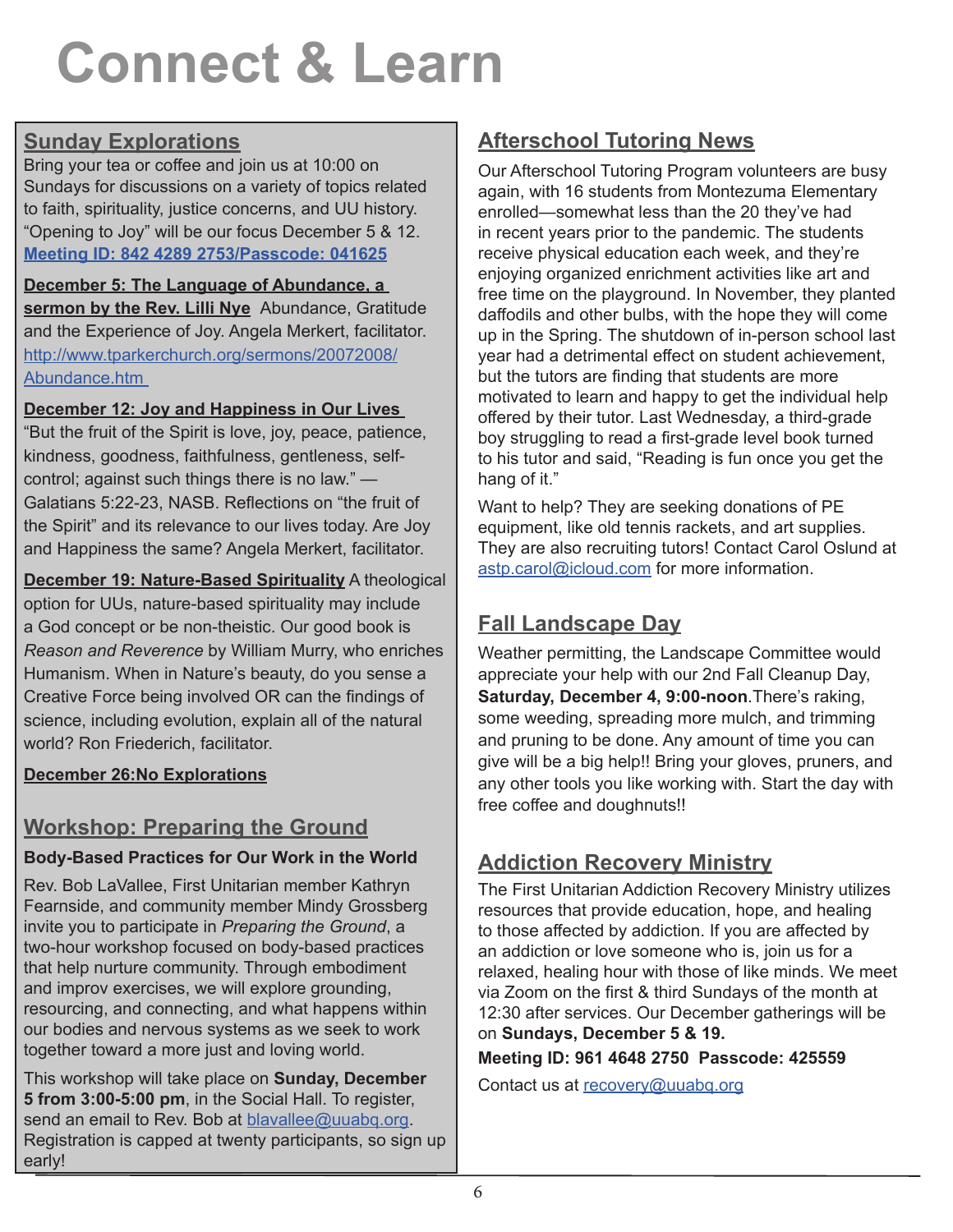# **Groups & Activities**

#### **Winter Solstice Wisdom Circle Saturday, December 18, 10:00am—noon**

As the year bottoms out, we elders will gather around our table to mark this nadir turning point in the cycle of the seasons. We'll reflect on the inner meaning of this passage while sharing our cherished memories of past holiday observances. Along with that, we'll talk about our most painful or challenging experiences of the annual festivities. Then, together, we'll design a winter solstice observance we'd like to pass on for future generations.

We'll meet in person in Memorial Hall at the church, across the courtyard from the newly renovated Social Hall. If you'd like to attend on Zoom instead, let Jerilyn know. (At this point, the best we can do on that is via a laptop computer through which members can participate remotely.) Come one, come all, and bring your beverage of choice!

Contact Jerilyn Bowen at jbowen1@unm.edu for information.

## **Earth Web's Green Corner**

Earth Web has an exciting program lined up for our December meeting! Writer Laura Paskus will be with us to talk about environmental issues in New Mexico and answer our questions. Laura is a longtime reporter based in Albuquerque, currently the environmental reporter for NM PBS, where she produces the monthly series, "Our Land: New Mexico's Environmental Past, Present & Future" for "New Mexico in Focus". She is the author of *At the Precipice, New Mexico's Changing Climate*, published 2020 by UNM Press. Rev. Bob spoke about her book and efforts in his sermon on climate change in September. Earth Web is also scheduling a book club studying *At the Precipice*. We will meet 7:00-8:30 pm every other Sunday starting January 30 (then February 13 & 27, and March 13). Join us **on Zoom December 12 at 2:00!** If you are not on the Earth Web email list and need the Zoom link, contact Marilyn O'Boyle (marilynlea@aol.com).

## **CUUPS Yule Ritual**

Join Coyote Willow CUUPS for a Yule Ritual on **Saturday, December 11 at 7:00 pm** in the Social Hall. Yule is a celebration of the season, an opportunity to manifest new desires, and to support each other in difficult times.This will be a hybrid event; you can attend either in-person or through Zoom. To attend in person, RSVP to bboydbabe@gmail. com. To get the link for Zoom or to help plan the event, send an email to the same address. In-person attendees should be vaccinated, must wear masks, and understand that in-person attendance at an indoor event increases risk of Covid-19 exposure and transmission. Serving food is not currently allowed at in-person events at First Unitarian.



**The Bread, Wine, and Book Club** will meet on **Friday, December 10 at 7:00 pm.** Everyone is invited to bring a favorite bit of prose or a poem to read aloud. It need not be holiday related. Contact Martha Beyerlein (martha.beyerlein@comcast.net) for more information.

**The Monday Afternoon Book Club** will not meet in December, but will resume in January. Contact Joyce Etheridge at 509-308-5523 for further information.

**The Nonfiction Book Group** meets every Wednesday at 2:00 pm in the Arnold Room. Contact Bob Wood (roberttwood@gmail.com) for more information.

**Would you like to donate our Sunday flowers?** It is a meaningful way to celebrate an anniversary or birthday, or to remember a loved one. Dates are still available for December and January. Arrangements can be simple, and creativity is encouraged! Please contact Sara Friederich at saradell@comcast.net to reserve a date.